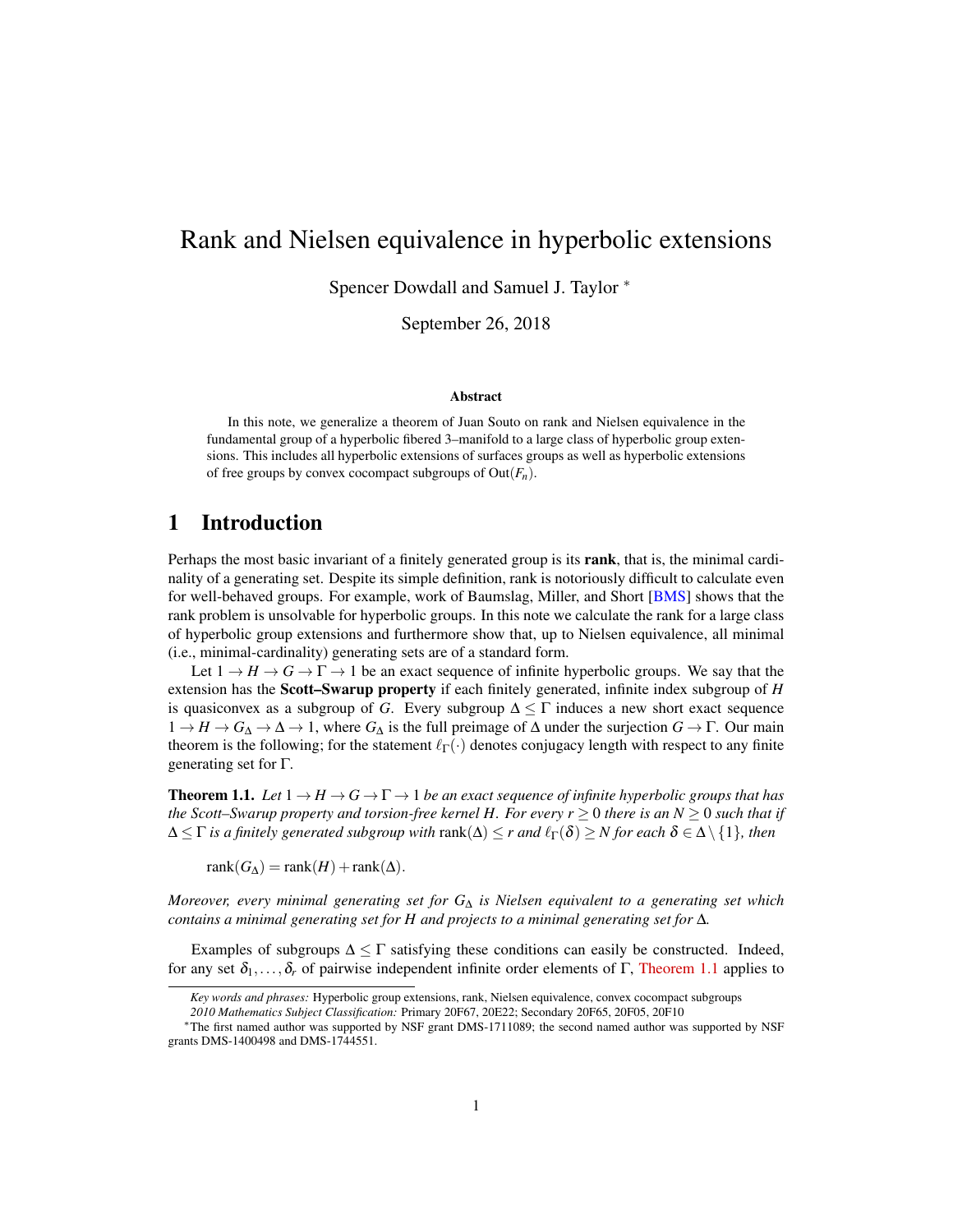$\Delta = \langle \delta^m_1, \ldots, \delta^m_r \rangle$  for all sufficiently large *m*. Alternately, one can build finite-index subgroups  $K \leq \Gamma$ such that [Theorem 1.1](#page-0-0) applies to every rank *r* subgroup of *K*.

[Theorem 1.1](#page-0-0) generalizes a theorem of Juan Souto [\[Sou\]](#page-9-0), who established this result when  $\Gamma \cong \mathbb{Z}$ and *H* is the fundamental group of a closed orientable surface  $S_g$  of genus  $g \ge 2$ . Here the extension is induced by a hyperbolic  $S_g$ –bundle over  $S^1$  with pseudo-Anosov monodromy  $f: S_g \to S_g$ , so that *G* is the fundamental group of the mapping torus  $M_f$  of  $f$ . In this language, Souto proves that the rank of  $\pi_1(M_{f^N}) \cong G_{(f^N)}$  is equal to  $2g + 1$  for *N* sufficiently large. Moreover, any two minimal generating sets in this situation are Nielsen equivalent. See also the work of Biringer–Souto [\[BS\]](#page-8-0) for more on this special case. In this paper, we use techniques previously established by Kapovich and Weidmann [\[KW2,](#page-8-1) [KW1\]](#page-8-2) to generalize Souto's result to [Theorem 1.1.](#page-0-0)

[Theorem 1.1](#page-0-0) applies to all hyperbolic extensions of surface groups [\[FM,](#page-8-3) [Ham,](#page-8-4) [KL\]](#page-8-5) as well as all hyperbolic extensions of free groups by convex cocompact subgroups of Out(*Fn*) [\[DT2,](#page-8-6) [HH,](#page-8-7) [DT1\]](#page-8-8). We thus obtain the following corollary:

<span id="page-1-2"></span><span id="page-1-0"></span>Corollary 1.2. *The conclusions of [Theorem 1.1](#page-0-0) hold for all extensions of the following forms:*

- *i. Extensions*  $1 \to \pi_1(S_g) \to G \to \Gamma \to 1$  *with G* and  $\Gamma$  *both infinite and hyperbolic.*
- <span id="page-1-1"></span>*ii. Extensions*  $1 \rightarrow F_g \rightarrow G \rightarrow \Gamma \rightarrow 1$  *such that G is hyperbolic and the induced outer action*  $\Gamma \rightarrow Out(F_g)$  *has convex cocompact image.*

*Proof.* Since the kernels of the above extensions are torsion-free, it suffices to verify the Scott– Swarup property. For the surface group extensions in [\(i\)](#page-1-0), this was established by Scott and Swarup in the case that  $\Gamma \cong \mathbb{Z}$  [\[SS\]](#page-9-1) and by Dowdall–Kent–Leininger in the general case [\[DKL\]](#page-8-9) (see also [\[MR\]](#page-9-2)). For the free group extensions in [\(ii\)](#page-1-1), Mitra [\[Mit\]](#page-8-10) established the Scott–Swarup property when  $\Gamma \cong \mathbb{Z}$  and the general case was proven by the authors in [\[DT1\]](#page-8-8) and by Mj–Rafi in [\[MR\]](#page-9-2).  $\Box$ 

We note that Souto's theorem is exactly case [\(i\)](#page-1-0) above with  $\Gamma$  a cyclic group; the other cases of [Corollary 1.2](#page-1-2) are all new. In particular, the result is new even for free-by-cyclic groups  $G = F \rtimes_{\phi} \mathbb{Z}$ with fully irreducible and atoroidal monodromy  $\phi \in Out(F_g)$ , where the conclusion is that  $F_g \rtimes_{\phi^N} \mathbb{Z}$ has rank  $g+1$  for all sufficiently large N.

The following counter examples show that neither the torsion-free hypothesis on *H* nor the Scott–Swarup hypothesis on the extension can be dropped from [Theorem 1.1.](#page-0-0)

Counter Example 1.3 (Lack of Scott–Swarup property). In [\[Bri,](#page-8-11) Section 1.1.1], Brinkmann builds a hyperbolic automorphism  $\phi$  of the free group  $F = F_m * \langle a_1, \ldots, a_n \rangle$ , where  $m \geq 3$ , of the form

$$
\phi(F_m) = F_m,
$$
  
\n
$$
\phi(a_i) = \begin{cases} a_{i+1} & \text{if } 1 \le i < n \\ wa_1v & \text{if } i = n, \end{cases}
$$

where  $w, v \in F_m$ . Notice that the induced extension  $G_{\phi} = F \rtimes_{\phi} \mathbb{Z}$  does not have the Scott–Swarup property:  $F_m$  is not quasiconvex in  $F_m \rtimes_{\phi} \mathbb{Z}$  (which is hyperbolic) and hence not quasiconvex in *G*<sub> $\phi$ </sub>. Focusing on the case where  $n = 2$ , one sees that for each *k* odd,  $\phi^k$  has the property that  $\phi^k(a_1) = w_k a_2 v_k$  and  $\phi^k(a_2) = w'_k a_1 v'_k$  for some  $w_k, v_k, w'_k, v'_k \in F_m$ . Hence, when k is odd,  $G_{\phi^k}$  is generated by  $F_m$ ,  $a_1$ , and a generator of  $\mathbb{Z}$ , making its rank at most  $m+2 < \text{rank}(F) + 1$ .

Counter Example 1.4 (Torsion in *H*). Here we exploit the failure of [Lemma 3.1](#page-5-0)[.iii](#page-5-1) in the presence of torsion. Fix  $m \geq 3$  and a prime q, and let  $F, Z \leq H$  be the groups

$$
H = \langle a_1, \ldots, a_m, s \mid s^q = 1, [a_i, s] = 1 \forall i \rangle, \quad F = \langle a_1, \ldots, a_m \rangle \le H, \quad \text{and} \quad Z = \langle s \rangle \le H.
$$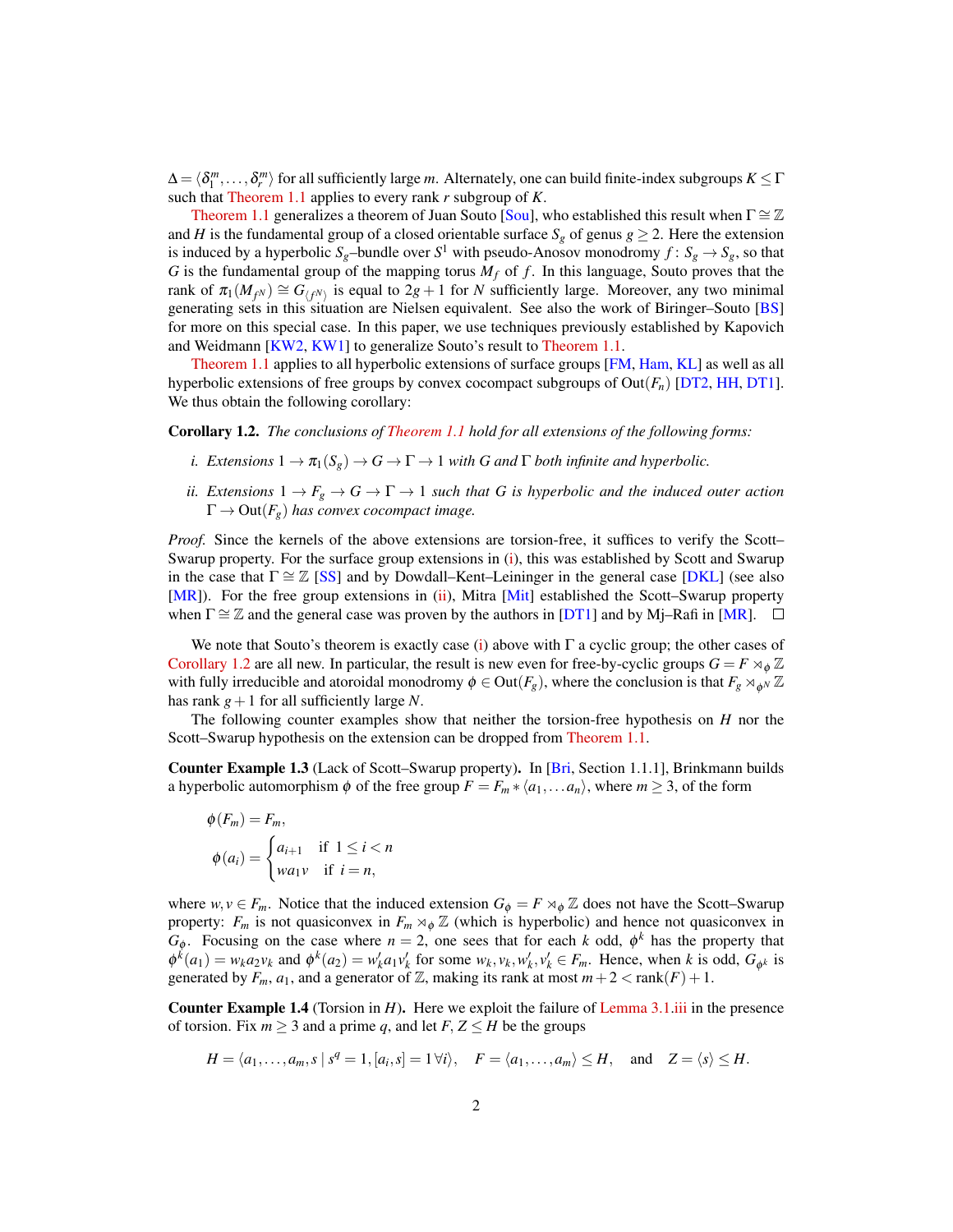Thus *F* is free with rank(*F*) = *m* and *H* decomposes as a direct product  $H = F \times Z$  with rank(*H*) =  $m+1$  and  $[H: F] = q$ . Let  $\rho: H \to F$  denote the projection onto the *F* factor and  $\iota: F \to H$  the inclusion of *F* into *H*. Let  $\beta$ :  $H \rightarrow H$  be the homomorphism defined by the assignments

$$
\beta(s) = s
$$
 and  $\beta(a_i) = a_i s$  for each  $i = 1, ..., m$ .

Observe that  $β<sup>q</sup>$  is the identity, thus  $β$  is in fact an automorphism of *H*. Since  $β(a<sub>1</sub>) ∉ F$ , we have  $\beta(F) \neq F$ . Let  $\tau \in Aut(F)$  be any fully irreducible and atoroidal automorphism. Using the product structure of *H*, set  $\alpha = \tau \times id_z$ . We note that  $\alpha$  is an automorphism of *H* and that

$$
\rho \iota = id_F
$$
,  $\rho \beta = \rho$ ,  $\rho \alpha = \tau \rho$ , and  $\rho \alpha \beta = \tau \rho$ .

Now let  $\phi = \alpha \beta \in Aut(H)$  and consider the extension  $G = H \rtimes_{\phi} \mathbb{Z}$ . Notice that  $\phi(F) \neq F$ . However, since *H* contains only finitely many index *q* subgroups, we may choose  $n > 1$  so that  $\phi^{n}(F) = F$ . Let  $G_n \leq G$  be the preimage of  $n\mathbb{Z}$  under the projection  $G \to \mathbb{Z}$ ; this is an index *n* subgroup with  $G_n \cong H \rtimes_{\phi^n} \mathbb{Z}$ . The further subgroup  $G'_n \cong F \rtimes_{\phi^n|_F} \mathbb{Z}$  has  $[G_n : G'_n] = q$ . Since  $\phi^n|_F =$  $\rho \phi^n i = \tau^n$  is fully irreducible and atoroidal,  $G'_n$  is hyperbolic [\[BF2\]](#page-7-1) and each finitely generated infinite index subgroup of *F* is quasiconvex in  $G'_{n}$  [\[Mit\]](#page-8-10). Since  $[G: G'_{n}]$  is finite, our extension  $G = H \rtimes_{\phi} \mathbb{Z}$  is also hyperbolic and has the Scott–Swarup property. However, the extension *G* does not satisfy the conclusion of [Theorem 1.1:](#page-0-0) For all  $k \ge 1$ , the observation  $\langle F, \phi^{kn+1}(F) \rangle = H$ implies that the subextension  $H \rtimes_{\phi^{kn+1}} \mathbb{Z}$  is generated by *F* and the stable letter and thus rank at most  $m+1 <$ rank $(H) + 1$ .

Acknowledgments: This work drew inspiration from Souto's paper [\[Sou\]](#page-9-0) and owe's an intellectual debt to the powerful machinery provided by Kapovich and Weidmann [\[KW1,](#page-8-2) [KW2\]](#page-8-1). We thank the referee for helpful suggestions.

### 2 Setup

Fix a group *G* with a finite, symmetric generating set *S* and let  $X = \text{Cay}(G, S)$  be its Cayley graph. Equip *X* with the path metric *d* in which each edge has length 1, making  $(X,d)$  into a proper, geodesic metric space. For subsets  $A, B \subset X$ , define  $d(A, B) = \inf \{d(a, b) | a \in A, b \in B\}$  and declare the  $\varepsilon$ **–neighborhood** of *A* to be  $\mathcal{N}_{\varepsilon}(A) = \{x \in X \mid d(\{x\},A) < \varepsilon\}$ . The **Hausdorff distance** between sets is defined as

$$
d_{\text{Haus}}(A,B) = \inf \{ \varepsilon > 0 \mid A \subset \mathcal{N}_{\varepsilon}(B) \text{ and } B \subset \mathcal{N}_{\varepsilon}(A) \}.
$$

We identify *G* with the vertices of *X* and define the **wordlength** of  $g \in G$  by  $|g|_S = d(e,g)$ , where *e* is the identity element of *G*. A tuple in *G* is a (possibly empty) ordered list  $L = (g_1, \ldots, g_n)$ elements of *g*. The length of a tuple  $L = (g_1, \ldots, g_n)$  is the number  $\ell(L) = n$  of entries of the list, and its **magnitude** is defined to be  $||L|| = \max_i |g_i|_S$ ; for  $h \in G$  we denote the tuple  $(hg_1h^{-1}, \ldots, hg_nh^{-1})$ by  $hLh^{-1}$ . We define the **conjugacy magnitude** of a tuple *L* to be  $\mathcal{C}(L) = \min_{h \in G} ||hLh^{-1}||$ . The following three operations are called **elementary Nielsen moves** on a tuple  $L = (g_1, \ldots, g_n)$ :

- For some  $i \in \{1, \ldots, n\}$ , replace  $g_i$  by  $g_i^{-1}$  in *L*.
- For some  $i, j \in \{1, \ldots, n\}$  with  $i \neq j$ , interchange  $g_i$  and  $g_j$  in *L*.
- For some  $i, j \in \{1, \ldots, n\}$  with  $i \neq j$ , replace  $g_i$  by  $g_i g_j$  in *L*.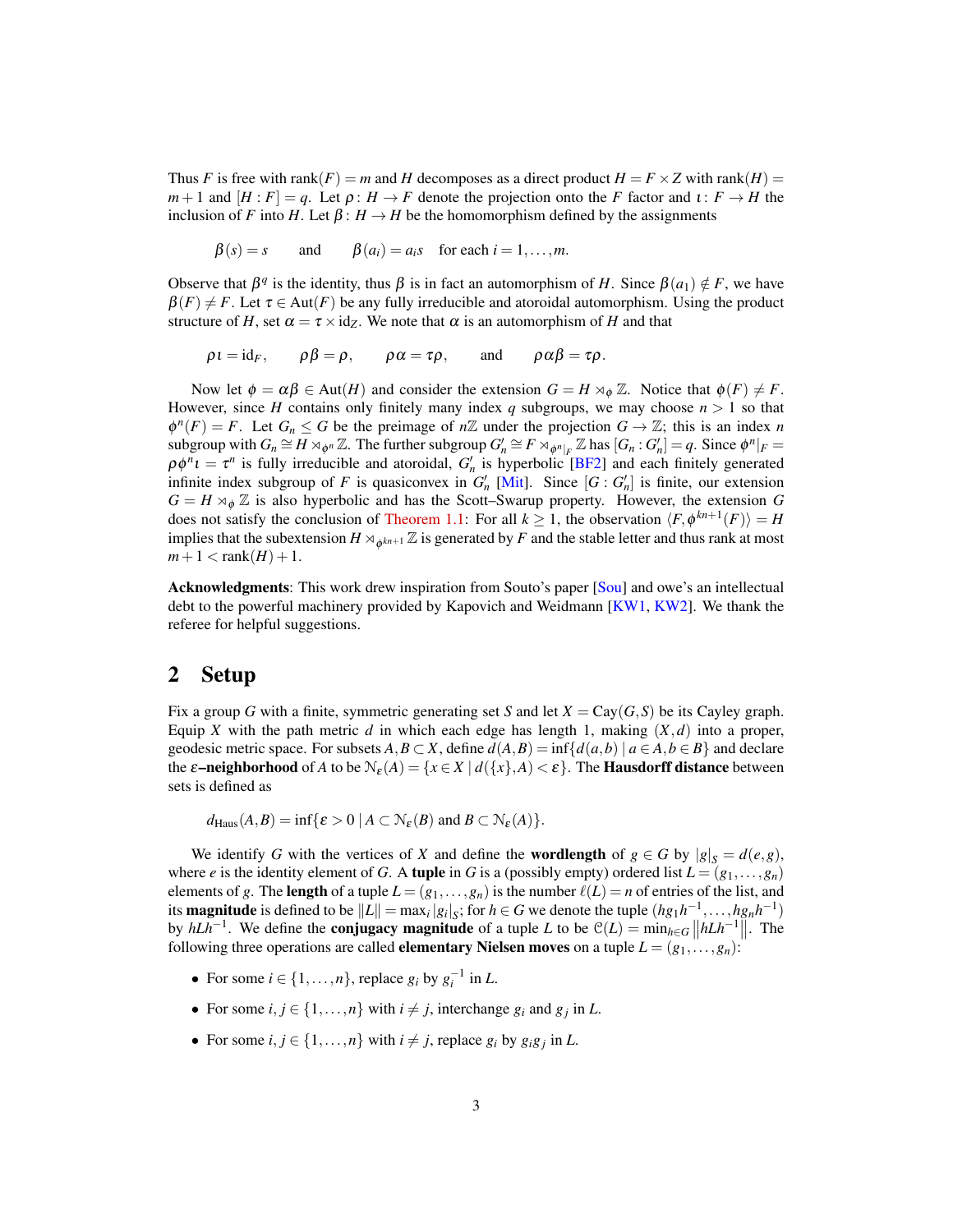Two tuples are Nielsen equivalent if one may be transformed into the other via a finite chain of elementary Nielsen moves. Nielsen proved that any two minimal generating sets of a finitely generated free group are Nielsen equivalent [\[Nie\]](#page-9-3). Hence, two tuples  $L_1$  and  $L_2$  of length *n* are Nielsen equivalent if and only if there is an automorphism  $\psi: F_n \to F_n$  such that  $\phi_1 = \phi_2 \circ \psi$ , where  $\phi_i: F_n \to G$ is the homomorphism taking the *j*th element of a (fixed) basis for *F<sup>n</sup>* to the *j*th element of *L<sup>i</sup>* . Note that Nielsen equivalent tuples generate the same subgroup of *G*.

Following Kapovich–Weidmann [\[KW2,](#page-8-1) Definition 6.2], we consider the following variation:

**Definition 2.1.** A partitioned tuple in *G* is a list  $M = (Y_1, \ldots, Y_s; T)$  of tuples  $Y_1, \ldots, Y_s, T$  of *G* with  $s \ge 0$  such that (1) either  $s > 0$  or  $\ell(T) > 0$ , and (2)  $\langle Y_i \rangle \neq \{e\}$  for each  $i > 0$ . Thus (;*T*) (where  $\ell(T) > 0$ ) and  $(Y_1;)$  (where  $\langle Y_1 \rangle \neq \{e\}$ ) are examples of partitioned tuples. The length of *M* is defined to be  $\ell(M) = \ell(Y_1) + \cdots + \ell(Y_s) + \ell(T)$ . The underlying tuple of *M* is the  $\ell(M)$ – tuple  $\mathfrak{U}(M) = (Y_1, \ldots, Y_s, T)$  obtained by concatenating  $Y_1, \ldots, Y_s, T$ . The **elementary moves** on a partitioned tuple  $M = (Y_1, \ldots, Y_s; (t_1, \ldots, t_n))$  consist of:

- For some  $i \in \{1, \ldots, s\}$  and  $g \in \langle (\cup_{j \neq i} Y_j) \cup \{t_1, \ldots, t_n\} \rangle$ , replace  $Y_i$  by  $gY_ig^{-1}$ .
- For some  $k \in \{1, \ldots, n\}$  and elements  $u, u' \in \langle (\cup_j Y_j) \cup \{t_1, \ldots, t_{k-1}, t_{k+1}, \ldots, t_n\} \rangle$ , replace  $t_k$ by  $ut_ku'$ .

Two partitioned tuples  $M$  and  $M'$  are **equivalent** if  $M$  can be transformed into  $M'$  via a finite chain of elementary moves. In this case, it is easy to see that the underlying tuples  $U(M)$  and  $U(M')$  are Nielsen equivalent.

We henceforth assume that *G* is a hyperbolic group, which is equivalent to requiring that *X* be  $\delta$ -hyperbolic for some fixed  $\delta > 0$ . This means that every geodesic triangle  $\Delta(a,b,c)$  in X is  $\delta$ –thin in the sense that each side is contained in the  $\delta$ –neighborhood of the union of the other two. A **geodesic** in *X* is a map  $\gamma: \mathbf{J} \to X$  of an interval  $\mathbf{J} \subset \mathbb{R}$  such that  $|s - t| = d(\gamma(s), \gamma(t))$  for all  $s, t \in J$ . Two geodesic rays  $\gamma_1, \gamma_2 : \mathbb{R}_+ \to X$  are **asymptotic** if  $d_{\text{Haus}}(\gamma_1(\mathbb{R}_+), \gamma_2(\mathbb{R}_+)) < \infty$ . The Gromov boundary of *X* is defined to be the set ∂*X* of equivalence classes of geodesic rays in *X*. Note that every isometry of *X* induces a self-bijection of  $\partial X$ . The equivalence class or **endpoint** of a ray  $\gamma: \mathbb{R}_+ \to X$  is denoted  $\gamma(\infty) \in \partial X$ , and  $\gamma$  is said to **join**  $\gamma(0)$  to  $\gamma(\infty)$ . A biinfinite geodesic  $\gamma: \mathbb{R} \to X$  determines two rays and is said to **join** their respective endpoints  $\gamma(-\infty)$  and  $\gamma(\infty)$ . The fact that *X* is proper and  $\delta$ –hyperbolic ensures that any two points of  $X \cup \partial X$  can be joined by a geodesic segment, ray, or line; see [\[KB,](#page-8-12) [KW1\]](#page-8-2). The convex hull of a set  $Y \subset X \cup \partial X$  is the union Conv(*Y*) of all geodesics joining points of *Y* (including degenerate geodesics of the form  $\{0\} \rightarrow Y$ ). The set *Y* is  $\varepsilon$ –quasiconvex if Conv $(Y) \subset \mathcal{N}_{\varepsilon}(Y)$ . A subgroup  $U \leq G$  is  $\varepsilon$ –quasiconvex if it is so when viewed as a subset of *X*. We refer the reader to [\[Gro,](#page-8-13) [GdlH,](#page-8-14) [BH\]](#page-7-2) for further background on hyperbolic groups.

A sequence  $\{x_n\}$  in *X* is said to **converge** to  $\zeta \in \partial X$  if for some (equivalently every) geodesic  $\gamma: \mathbb{R}_+ \to X$  in the class  $\zeta$  and sequence  $\{t_m\}$  in  $\mathbb{R}_+$  with  $t_m \to \infty$ , one has

$$
\lim_{n,m}\big(d(x_n,x_0)+d(\gamma(t_m),x_0)-d(x_n,\gamma(t_m))\big)=\infty.
$$

The limit set of a subgroup  $U \leq G$  is the set  $\Lambda(U)$  accumulation points  $\zeta \in \partial X$  of an orbit  $U \cdot x_0 \subset X$ ; the fact that any two orbits of *U* have finite Hausdorff distance implies that this is independent of the point *x*0. Following Kapovich–Weidmann [\[KW1,](#page-8-2) Definition 4.2] we define the hull of a subgroup *U* to be

$$
\mathcal{H}(U) = \text{Conv}\left(\text{Conv}\left(\Lambda(U) \cup \{x \in X \mid d(x, u \cdot x) \leq 100\delta \text{ for some } u \in U \setminus \{e\}\}\right)\right).
$$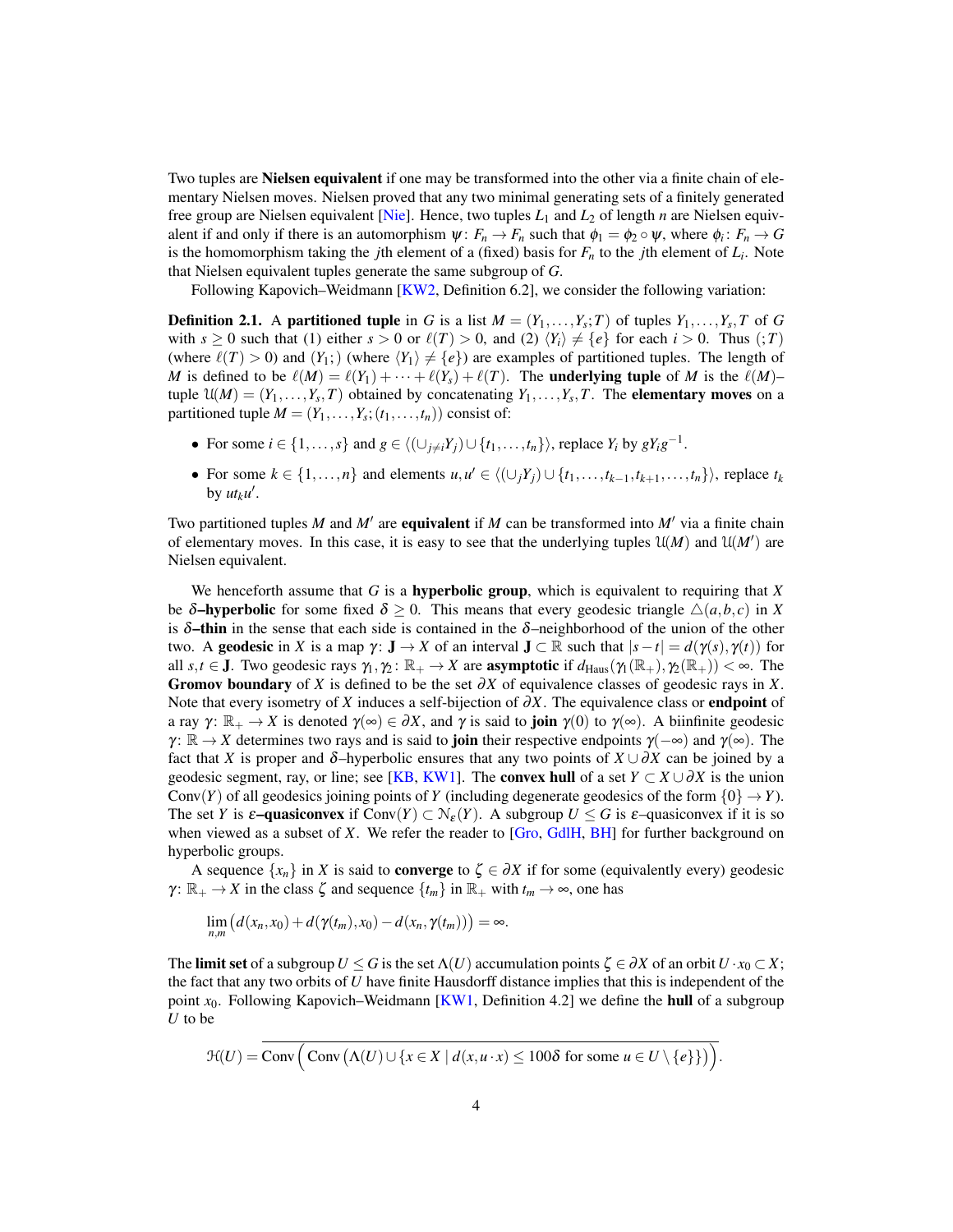We leave the following fact as an exercise for the reader. Alternatively, it follows from a slight modification of  $[KW1, Lemma 4.10$  $[KW1, Lemma 4.10$  and Lemma 10.3].

<span id="page-4-2"></span>**Lemma 2.2.** *There is a constant*  $A = A(\varepsilon)$  *for each*  $\varepsilon \ge 0$  *such that*  $d_{\text{Haus}}(U, \mathcal{H}(U)) \le A$  *for every torsion-free* ε*–quasiconvex subgroup U of G.*

By noting that there are only finitely many subgroups of *G* that may be generated by elements from the finite set  $\mathcal{N}_r({e})$ , we have the following lemma:

<span id="page-4-1"></span>**Lemma 2.3.** *There is a constant*  $c = c(r)$  *for each*  $r > 0$  *such that every quasiconvex subgroup U*  $\le$  *G* generated by elements from the r–ball  $\mathcal{N}_r$ ({ $e$ }) is c–quasiconvex.

The following technical result of Kapovich and Weidmann is a key ingredient in our argument:

<span id="page-4-0"></span>Theorem 2.4 (Kapovich–Weidmann [\[KW2,](#page-8-1) Theorem 6.7], c.f. [\[KW1,](#page-8-2) Theorem 2.4]). *For every*  $m \geq 1$  *there exists a constant*  $K = K(m) \geq 0$  *with the following property. Suppose that*  $M =$  $(Y_1,...,Y_s;T)$  *is a partitioned tuple in G with*  $\ell(M) = m$  *and let*  $H = \langle \mathfrak{U}(M) \rangle$  *be the subgroup generated by the underlying tuple of M. Then either*

$$
H = \langle Y_1 \rangle * \cdots * \langle Y_s \rangle * \langle T \rangle,
$$

with  $\langle T \rangle$  *free on the basis* T, *or else M is equivalent to a partitioned tuple*  $M' = (Y'_1, \ldots, Y'_s; T')$  *for which one of the following occurs:*

- *1. There are i,*  $j \in \{1, ..., s\}$  *with*  $i \neq j$  *and*  $d(\mathcal{H}(\langle Y'_{i} \rangle), \mathcal{H}(\langle Y'_{j} \rangle)) \leq K$ *.*
- *2. There is some*  $i \in \{1, ..., s\}$  *and*  $t \in T'$  *such that*  $d(\mathcal{H}(\langle Y'_i \rangle), t \cdot \mathcal{H}(\langle Y'_i \rangle)) \leq K$ *.*
- *3.* There exists an element  $t \in T'$  with a conjugate in G of wordlength at most K.

We conclude this section with the following lemma, which ties into the conclusions of [Theo](#page-4-0)[rem 2.4](#page-4-0) and is an adaptation of [\[KW2,](#page-8-1) Propositions 7.3–7.4] to our context. Since the hypotheses of [\[KW2\]](#page-8-1) are not satisfied here, we include a short proof.

<span id="page-4-3"></span>**Lemma 2.5.** *For every K,r*  $> 0$  *there is a constant B* =  $B(K,r)$  *with the following property: Let Y*<sub>1</sub>,*Y*<sub>2</sub>,*Y*<sub>3</sub> *be tuples in G generating torsion-free quasiconvex subgroups*  $U_i = \langle Y_i \rangle$  *and satisfying*  $C(Y_i) \leq r$  *for each*  $i = 1, 2, 3$ *.* 

- *If d*( $\mathcal{H}(U_1), \mathcal{H}(U_2)$ )  $\leq K$ , then  $(Y_1, Y_2)$  is Nielsen equivalent to a tuple Y satisfying  $\mathcal{C}(Y) \leq B$ .
- If  $d(\mathcal{H}(U_3), g \cdot \mathcal{H}(U_3)) \leq K$  for  $g \in G$ , then  $(Y_3,(g))$  is Nielsen equivalent to a tuple Z with  $\mathcal{C}(Z) \leq B$ .

*Proof.* For brevity, we prove the claims simultaneously. By assumption, we may choose points *x*<sub>1</sub> ∈  $\mathfrak{H}(U_1)$ , *x*<sub>2</sub> ∈  $\mathfrak{H}(U_2)$  and *z*<sub>3</sub>, *z*<sub>4</sub> ∈  $\mathfrak{H}(U_3)$  with  $d(x_1, x_2)$  ≤ *K* and  $d(z_3, gz_4)$  ≤ *K*. For *i* = 1,2,3, we also choose  $h_i \in G$  such that  $||h_i Y_i h_i^{-1}|| \leq r$ . The subgroups  $U'_i = h_i U_i h_i^{-1}$  are then  $c(r)$ -quasiconvex by [Lemma 2.3](#page-4-1) and hence satisfy  $d_{\text{Haus}}(U'_i, \mathcal{H}(U'_i)) \leq A(c(r))$  by [Lemma 2.2.](#page-4-2) Noting that  $\mathcal{H}(U'_i)$  =  $h_i \mathcal{H}(U_i)$ , we may choose  $u_i \in U_i$  for  $i = 1, 2$  such that  $d(h_i u_i h_i^{-1}, h_i x_i) \leq A(c(r))$ . Similarly choose  $w_j \in U_3$  so that  $d(h_3w_jh_3^{-1}, h_3z_j) \leq A(c(r))$  for  $j = 3, 4$ . Set  $B = 4A(c(r)) + 2K + r$ .

To conclude the second claim, observe that

$$
|h_3(w_3^{-1}gw_4)h_3^{-1}|_S = d(w_3h_3^{-1}, gw_4h_3^{-1})
$$
  
\n
$$
\leq d(w_3h_3^{-1}, z_3) + d(z_3, gz_4) + d(gz_4, gw_4h_3^{-1})
$$
  
\n
$$
\leq 2A(c(r)) + K.
$$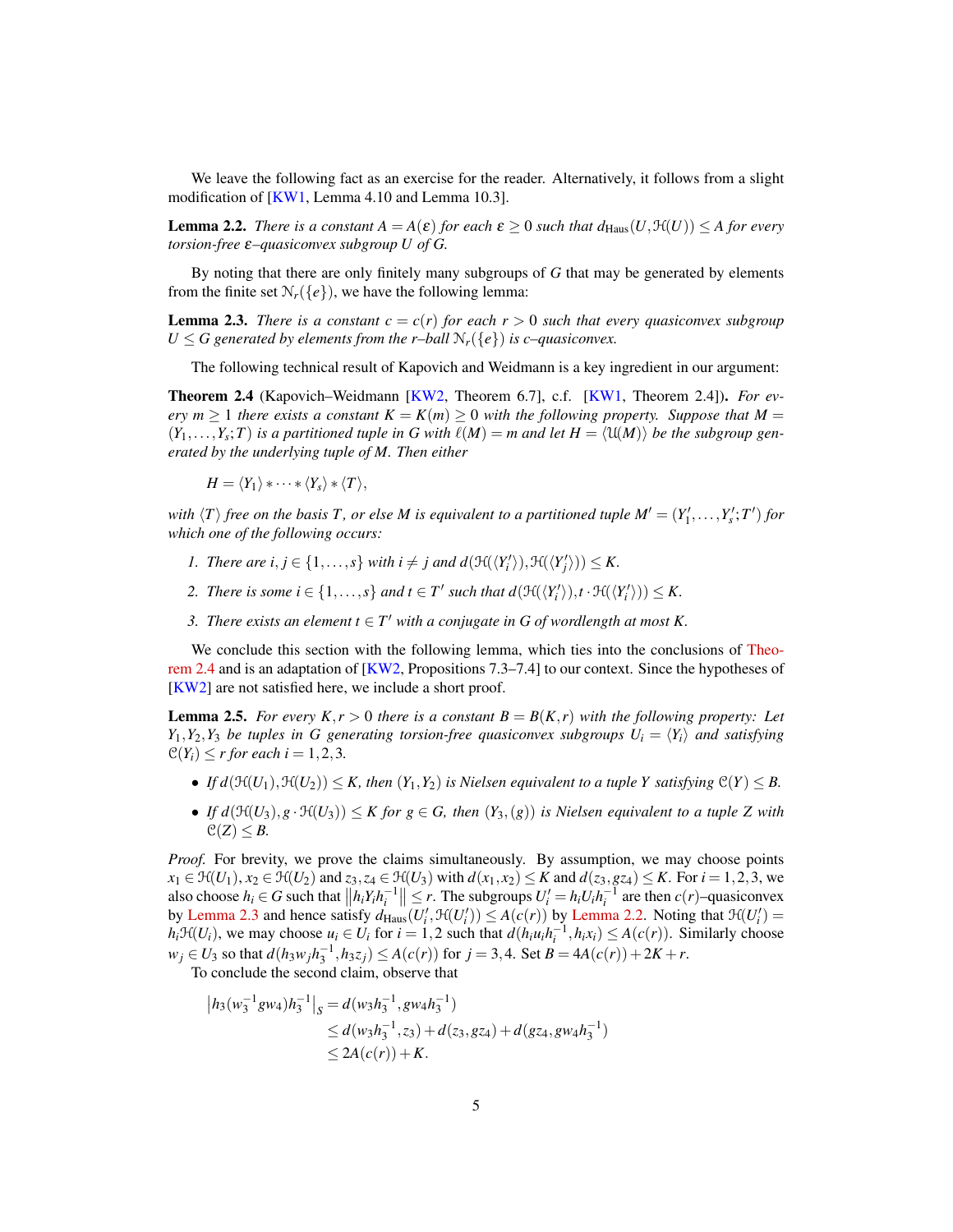Since  $||h_3Y_3h_3^{-1}|| \le r$  as well, the concatenated tuple  $Z = (Y_3,(w_3^{-1}gw_4))$  clearly satisfies  $\mathcal{C}(Y') \le B$ . Further, since  $w_3, w_4 \in \langle Y_3 \rangle$ , it is immediate that *Z* is Nielsen equivalent to  $(Y_3,(g))$ .

For the first claim, set  $f = h_1 u_1^{-1} u_2 h_2^{-1}$  and use the triangle inequality to observe

$$
|f|_S = d(u_1h_1^{-1}, u_2h_2^{-1})
$$
  
\n
$$
\leq d(u_1h_1^{-1}, x_1) + d(x_1, x_2) + d(x_2, u_2h_2^{-1})
$$
  
\n
$$
\leq 2A(c(r)) + K.
$$

Since  $||h_2 Y_2 h_2^{-1}|| \le r$ , another use of the triangle inequality gives

$$
||h_1(u_1^{-1}u_2Y_2u_2^{-1}u_1)h_1^{-1}|| = ||f(h_2Y_2h_2^{-1})f^{-1}|| \le 4A(c(r)) + 2K + r = B.
$$

The concatenated tuple  $Y = (Y_1, u_1^{-1}u_2Y_2u_2u_1^{-1})$  thus evidently satisfies  $\mathcal{C}(Y) \leq B$ . To complete the proof, it only remains to show that  $(Y_1, Y_2)$  is Nielsen equivalent to *Y*. But this is clear: since  $u_2 \in \langle Y_2 \rangle$  the tuple  $(Y_1, Y_2)$  is equivalent to  $(Y_1, u_2 Y_2 u_2^{-1})$  which, since  $u_1^{-1} \in \langle Y_1 \rangle$ , is in turn equivalent to *Y*. П

## 3 Proof of the main result

Suppose now that our fixed group *G* fits into a short exact sequence

<span id="page-5-2"></span>
$$
1 \longrightarrow H \longrightarrow G \stackrel{p}{\longrightarrow} \Gamma \longrightarrow 1 \tag{1}
$$

of infinite hyperbolic groups that enjoys the Scott–Swarup property with torsion-free kernel *H*. Recall that the conjugation action of *G* on *H* induces a homomorphism  $\Phi: \Gamma \to \text{Out}(H)$  and that, since *G* is hyperbolic,  $\Phi$  has finite kernel. For any subgroup  $\Delta \leq \Gamma$ , we set  $G_{\Delta} = p^{-1}(\Delta) \leq G$ , and note that this subgroup of *G* fits into the sequence  $1 \rightarrow H \rightarrow G_{\Delta} \rightarrow \Delta \rightarrow 1$ .

The follow lemma summarizes some of the basic properties we will require.

<span id="page-5-3"></span><span id="page-5-0"></span>Lemma 3.1. *For the sequence* [\(1\)](#page-5-2)*, we have the following:*

- *i.* For every infinite order  $g \in \Gamma$ ,  $\Phi(g) \in \text{Out}(H)$  does not fix the conjugacy class of any infinite *index, finitely generated subgroup of H.*
- <span id="page-5-4"></span>*ii. The kernel H is either free of rank at least* 3 *or else isomorphic to the fundamental group of a closed surface of genus at least* 2*.*
- <span id="page-5-1"></span>*iii. Every proper subgroup*  $U \leq H$  *is either quasiconvex in G or else has* rank $(U)$  > rank $(H)$ *.*

*Proof.* To prove item [\(i\)](#page-5-3), suppose towards a contradiction that  $g \in \Gamma$  of infinite order fixes the conjugacy class of an infinite index, finitely generated subgroup *A* of *H*. Then, after applying an inner automorphism of *H*, we see that the semidirect product  $A \rtimes_{\phi} \mathbb{Z}$  is contained in *G*, where  $\phi$  is an automorphism in the class  $\Phi(g)$ . However, it is well-known that the subgroup *A* is distorted (i.e. not quasi-isometrically embedded) in  $A \rtimes_{\phi} \mathbb{Z}$  and hence distorted in *G*. This, however, contradicts the Scott–Swarup property and proves item [\(i\)](#page-5-3).

Next, the theory of JSJ decompositions for hyperbolic groups [\[RS\]](#page-9-4) (see also [\[Lev\]](#page-8-15)) shows that a sequence of hyperbolic groups as in [\(1\)](#page-5-2) with torsion-free kernel *H* must have *H* isomorphic to the free product  $(*_{i=1}^k \Sigma_i) * F_n$ , where  $F_n$  is free of rank *n* and each  $\Sigma_i$  is the fundamental group of a closed surface. We must show that this factorization is trivial, i.e. either  $k = 0$  or  $n = 0$ . This follows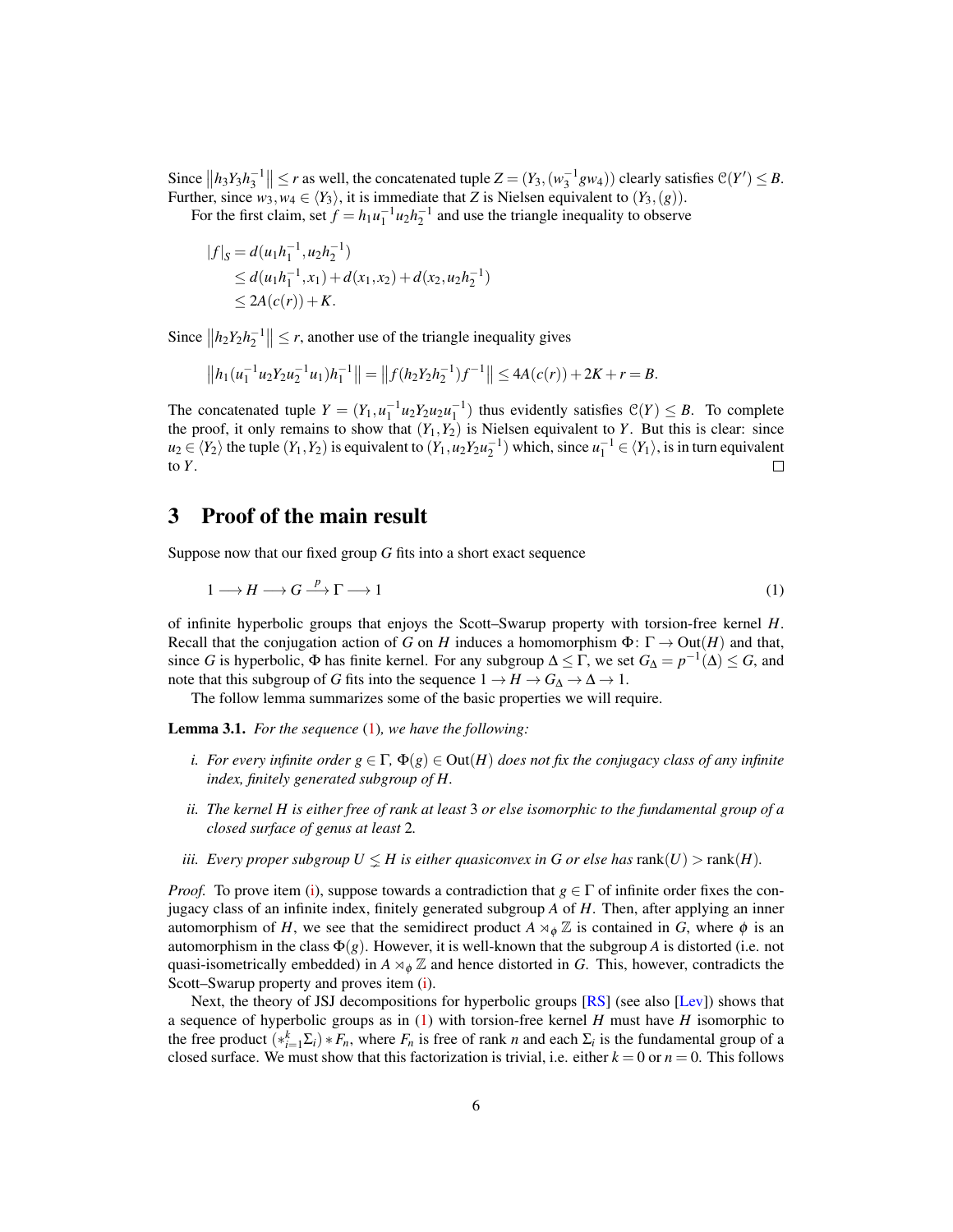from the fact that such a nontrivial free product decomposition is canonical (e.g.  $\langle SN,$  Theorem 3.5]) and so is preserved under *any* automorphism of *H* (up to permuting the factors). Hence, for each infinite order  $g \in \Gamma$ , some power of  $\Phi(g)$  fixes the conjugacy class of a surface group factor of *H*, contradicting item [\(i\)](#page-5-3) above unless  $k = 0$  or  $n = 0$ . This proves [\(ii\)](#page-5-4).

For [\(iii\)](#page-5-1), let  $J = [U : H] > 1$ . If  $J = \infty$ , then *U* is quasiconvex in *G* by the Scott–Swarup property. Otherwise basic covering space theory implies rank(*U*) =  $m(1-J) + J \text{rank}(H)$  for  $m \in \{1,2\}$ depending, respectively, on whether *H* is free or the fundamental group of a closed surface.  $\Box$ 

The following lemma is essential proven in [\[KK,](#page-8-16) Corollary 11] in the case where *H* is free and Γ is cyclic. We sketch the argument for the reader.

<span id="page-6-0"></span>**Lemma 3.2.** If  $1 \rightarrow H \rightarrow G \rightarrow \Gamma \rightarrow 1$  is a sequence of infinite hyperbolic groups such that H is *torsion-free and G has the Scott–Swarup property, then G does not split over a cyclic (or trivial) group. Moreover, the same holds for*  $G_{\Delta} \leq G$  whenever the subgroup  $\Delta \leq \Gamma$  *is infinite.* 

*Proof.* We prove the moreover statement since it is clearly stronger. Let  $\Delta \leq \Gamma$  be an infinite subgroup. Suppose towards a contradiction that  $G_{\Lambda}$  has a minimal, nontrivial action on a simplicial tree *T* with cyclic (or trivial) edge stabilizers. Since *H* is normal in  $G_{\Delta}$ , the action *H*  $\sim$  *T* is also mini-mal. Hence the main theorem of [\[BF1\]](#page-7-3), implies that *T*/*H* is a finite graph. Notice that  $\Delta$  acts on the corresponding graph of groups decomposition of *H* (via  $\Phi$ :  $\Gamma \rightarrow$  Out(*H*)). First, this decomposition must have trivial edge groups: an infinite cyclic edge stabilizer would be fixed under some infinite order  $g \in \Delta \leq \Gamma$ , contradicting that *G* is hyperbolic. Hence, the nontrivial graph of groups  $T/H$  has trivial edge stabilizers, but this implies that ∆ virtually fixes this splitting of *H*. From this we obtain an infinite order element  $g \in \Delta \leq \Gamma$  which fixes a vertex group *A* of the splitting. Since *A* is finitely generated and has infinite index in  $H$ , we have a contradiction to [Lemma 3.1.](#page-5-0)[i.](#page-5-3) This completes the proof.  $\Box$ 

Let us establish notation and specify the constants for the proof Theorem [1.1.](#page-0-0) Let  $\bar{S} \subset \Gamma$  be the image of our fixed generating set *S*  $\subset$  *G*. We assume that  $\ell_{\Gamma}(\cdot)$  is conjugacy length in Γ with respect to  $\bar{S}$ . For the given *r*, let *K* be the maximum of the constants  $K(1),...,K(\text{rank}(H)+r)$  provided by [Theorem 2.4.](#page-4-0) Set  $D_0 = K$  and use [Lemma 2.5](#page-4-3) recursively to define  $D_{n+1} = \max\{D_n, B(K, D_n)\}$  for each *n* ∈ N. Set  $N = 1 + D_{2\text{rank}(H)}$  and suppose that  $\Delta \leq \Gamma$  is any subgroup with rank( $\Delta$ )  $\leq r$  and  $\ell_{\Gamma}(\delta) \geq N$  for all  $\delta \in \Delta \setminus \{1\}$ . Let  $G_{\Delta}$  be the preimage of  $\Delta$  under the projection  $p: G \to \Gamma$ . We make the following observations:

<span id="page-6-1"></span>**Lemma 3.3.** *If Y is a tuple in G with*  $Y \subset G_{\Delta}$  *and*  $\mathcal{C}(Y) < N$ *, then*  $\langle Y \rangle \leq H$ *.* 

*Proof.* Choose  $g \in G$  so that  $||gYg^{-1}|| < N$ . Then for each  $y \in Y$  we have

$$
|p(g)p(y)p(g)^{-1}|_{\bar{S}} = |p(gyg^{-1})|_{\bar{S}} \le |gyg^{-1}|_{S} < N
$$

which shows that  $\ell_{\Gamma}(p(y)) < N$ . Since we also have  $p(y) \in \Delta$  by assumption, this gives  $p(y) = 1$ and hence *y* ∈ *H* by the hypothesis on  $\Delta$ . Thus  $\langle Y \rangle \leq H$ .  $\Box$ 

<span id="page-6-2"></span>**Lemma 3.4.** *Fix*  $n \in \{0, \ldots, 2 \text{rank}(H) - 1\}$  *and suppose that*  $M = (Y_1, \ldots, Y_s; T)$  *is a partitioned tuple with*  $\langle U(M) \rangle = G_\Delta$  *and*  $\ell(M) \leq$  (rank $(H) + r$ ) *such that for each i* ∈ {1,...*s*} *we have*  $\mathcal{C}(Y_i) \leq$ *D<sub>n</sub>* with  $\langle Y_i \rangle$  quasiconvex. Then there is a partitioned tuple  $\tilde{M} = (\tilde{Y}_1, \ldots, \tilde{Y}_{\tilde{s}}; \tilde{T})$  satisfying  $\mathcal{C}(\tilde{Y}_j) \leq$ *D*<sub>*n*+1</sub> *for each*  $j \in \{1, \ldots, \tilde{s}\}$  *such that*  $U(\tilde{M})$  *is Nielsen equivalent to*  $U(M)$  *and either* 

- <span id="page-6-3"></span>*a.*  $\ell(\tilde{T}) < \ell(T)$  *with*  $\tilde{s} \leq s + 1$  *or else*
- <span id="page-6-4"></span>*b.*  $\ell(\tilde{T}) = \ell(T)$  *with*  $\tilde{s} < s$ .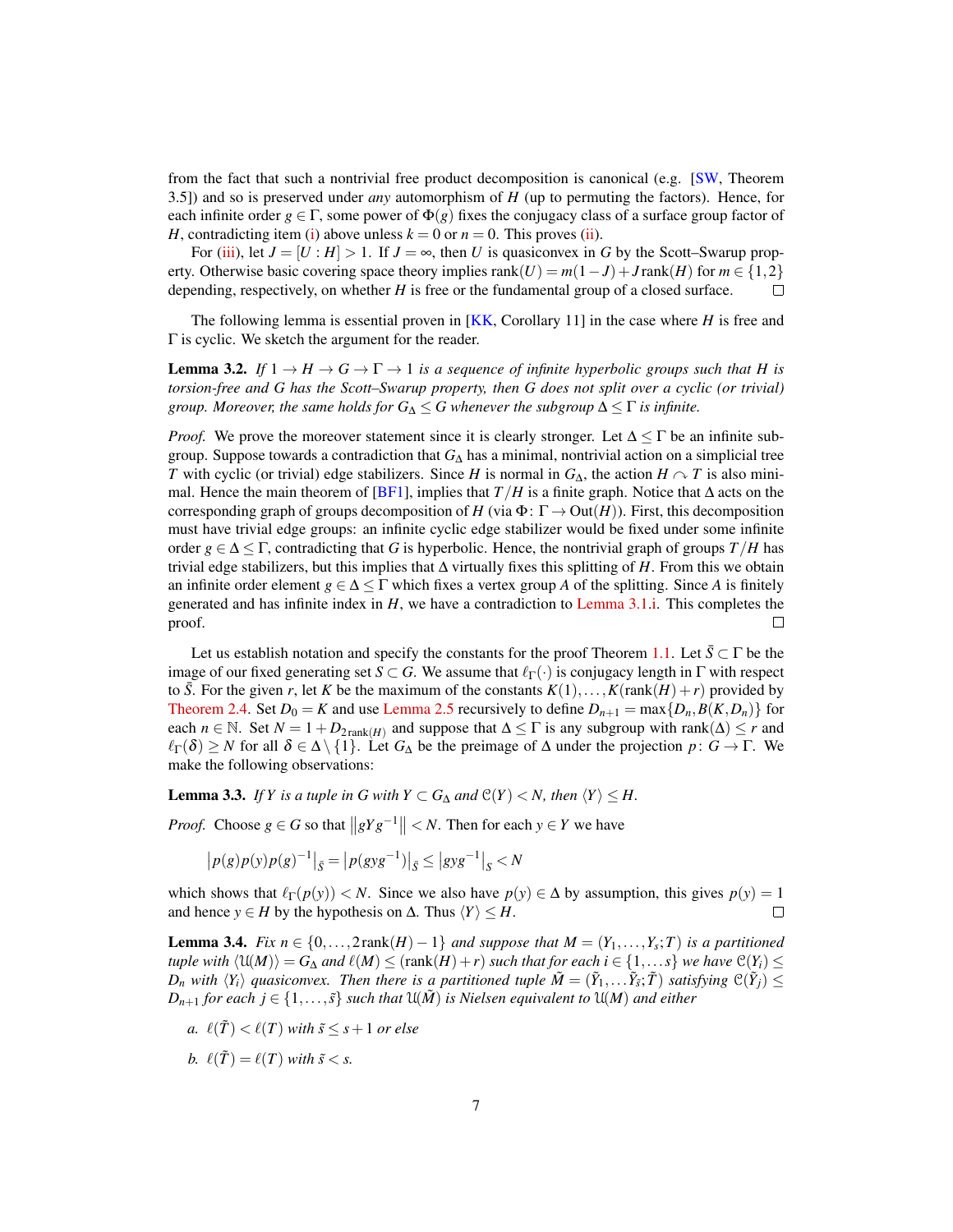*Proof.* Since  $\ell(M) \le \text{rank}(H) + r$  and  $\langle \mathfrak{U}(M) \rangle = G_\Delta$  does not split as a nontrivial free product [\(Lemma 3.2\)](#page-6-0), we may apply [Theorem 2.4](#page-4-0) to obtain a partitioned tuple  $M' = (Y'_1, \ldots, Y'_s; T')$  that is equivalent to *M* and satisfies one of the three conclusions of that theorem. Since all elementary moves on a partitioned tuple  $(W_1, \ldots, W_p; V)$  preserve the conjugacy class of each tuple  $W_i$ , we have  $\mathcal{C}(Y_i') \leq D_n$  with  $\langle Y_i' \rangle$  quasiconvex for each *i*. As  $D_n < N$ , [Lemma 3.3](#page-6-1) gives  $\langle Y_i' \rangle \leq H$  and so ensures that  $\langle Y_i' \rangle$  is torsion-free.

We now analyze the conclusions of [Theorem 2.4:](#page-4-0) If  $M'$  satisfies conclusion (1), then after reordering we may assume  $d(\mathcal{H}(\langle Y_1' \rangle), \mathcal{H}(\langle Y_2' \rangle)) \leq K$  and use [Lemma 2.5](#page-4-3) to find a tuple *Y* Nielsen equivalent to  $(Y'_1, Y'_2)$  with  $\mathcal{C}(Y) \leq D_{n+1}$ . The partitioned tuple  $(Y, Y'_3, \ldots, Y'_s; T')$  then satisfies the claim. If *M* satisfies (2), then after reordering we have  $d(\mathcal{H}(\langle Y_1' \rangle), t \cdot \mathcal{H}(\langle Y_1' \rangle)) \le K$  for some  $t \in T'$ and so may use [Lemma 2.5](#page-4-3) to find a tuple *Z* equivalent to  $(Y'_1, (t))$  with  $\mathcal{C}(Z) \leq D_{n+1}$ . Here we take  $\tilde{M} = (Z, Y_2', \dots, Y_s'; T' \setminus \{t\})$  to complete the claim. If *M'* satisfies (3), then *T'* contains an element *t* with  $\mathcal{C}((t)) \le K \le D_{n+1}$  and the partitioned tuple  $(Y'_1, \ldots, Y'_s, (t); T' \setminus \{t\})$  satisfies the claim.  $\Box$ 

The pieces are now in place to prove our main theorem:

*Proof of [Theorem 1.1.](#page-0-0)* Let *L* be any minimal-length tuple with  $\langle L \rangle = G_{\Delta}$ . Since  $G_{\Delta}$  has a standard generating set of size rank $(H)$  + rank $(\Delta)$ , we have  $\ell(L) \leq \text{rank}(H) + r$ . Set  $M_0 = (.; L)$  and observe that  $M_0$  satisfies [Lemma 3.4](#page-6-2) with  $n = 0$ . We may therefore inductively apply Lemma 3.4 (with  $n =$  $0,1,...$ ) to obtain a sequence  $M_0, M_1,...$  of partitioned tuples each with  $\mathfrak{U}(M_i)$  Nielsen equivalent to *L*. After inducting as many times as possible, we obtain a partitioned tuple  $M_k = (Y_1, \ldots, Y_s; T)$ that satisfies  $\mathcal{C}(Y_i) \leq D_k$  for each *i* (by construction) but violates the hypotheses of [Lemma 3.4,](#page-6-2) either because  $k = 2$  rank(*H*) or because some  $\langle Y_i \rangle$  fails to be quasiconvex. Since  $\mathcal{C}(Y_i) \leq D_k < N$ , [Lemma 3.3](#page-6-1) ensures that  $\langle Y_i \rangle \leq H$  for each *i*. Since  $G_{\Delta} = \langle \mathfrak{U}(M_k) \rangle$  surjects onto  $\Delta$ , it follows that  $\ell(T) \geq$  rank( $\Delta$ ). Thus at most  $\ell(L)$  – rank( $\Delta$ ) applications of [Lemma 3.4](#page-6-2) could have reduced the length of *T* (option [a\)](#page-6-3) and so at least  $k-\ell(L)+rank(\Delta)$  applications must have combined *Y<sub>i</sub>*'s (option [b\)](#page-6-4). It now follows that  $k < 2$  rank $(H)$ , for otherwise k applications of the claim would necessarily produce a tuple  $Y_i$  with  $\ell(Y_i) > \text{rank}(H)$ , contradicting  $\ell(Y_i) + \ell(T) \leq \text{rank}(H) + \text{rank}(\Delta)$ .

Since  $M_k$  violates [Lemma 3.4](#page-6-2) but  $k < 2$  rank $(H)$ , it must be that some  $\langle Y_i \rangle$  fails to be quasiconvex. After reordering, let us assume  $\langle Y_1 \rangle \leq H$  is not quasiconvex. Note that we also cannot have rank( $\langle Y_i \rangle$ ) > rank(*H*), for otherwise  $\ell(Y_i) + \ell(T)$  > rank(*H*) + rank( $\Delta$ ) contradicting our choice of *L*. The only possibility afforded by [Lemma 3.1.](#page-5-0)[iii](#page-5-1) is therefore  $\langle Y_1 \rangle = H$  with  $\ell(Y_1) = \text{rank}(H)$ . Since  $\ell(M_k) \leq \text{rank}(H) + \text{rank}(\Delta)$ , it follows that  $M_k$  is of the form  $M_k = (Y_1; T)$  with  $\ell(Y_1) = \text{rank}(H)$ and  $\ell(T) = \text{rank}(\Delta)$ . Therefore  $M_k$  is a standard generating set for  $G_{\Delta}$  that is Nielsen equivalent to *L*.  $\Box$ 

#### References

- <span id="page-7-3"></span>[BF1] Mladen Bestvina and Mark Feighn. Bounding the complexity of simplicial group actions on trees. *Inventiones mathematicae*, 103(1):449–469, 1991.
- <span id="page-7-1"></span>[BF2] Mladen Bestvina and Mark Feighn. A combination theorem for negatively curved groups. *J. Differential Geom.*, 35(1):85–101, 1992.
- <span id="page-7-2"></span>[BH] Martin R. Bridson and Aandre Haefliger. *Metric spaces of non-positive curvature*, volume 319. Springer, 2009.
- <span id="page-7-0"></span>[BMS] Gilbert Baumslag, CF Miller, and Hamish Short. Unsolvable problems about small cancellation and word hyperbolic groups. *Bulletin of the London Mathematical Society*, 26(1):97– 101, 1994.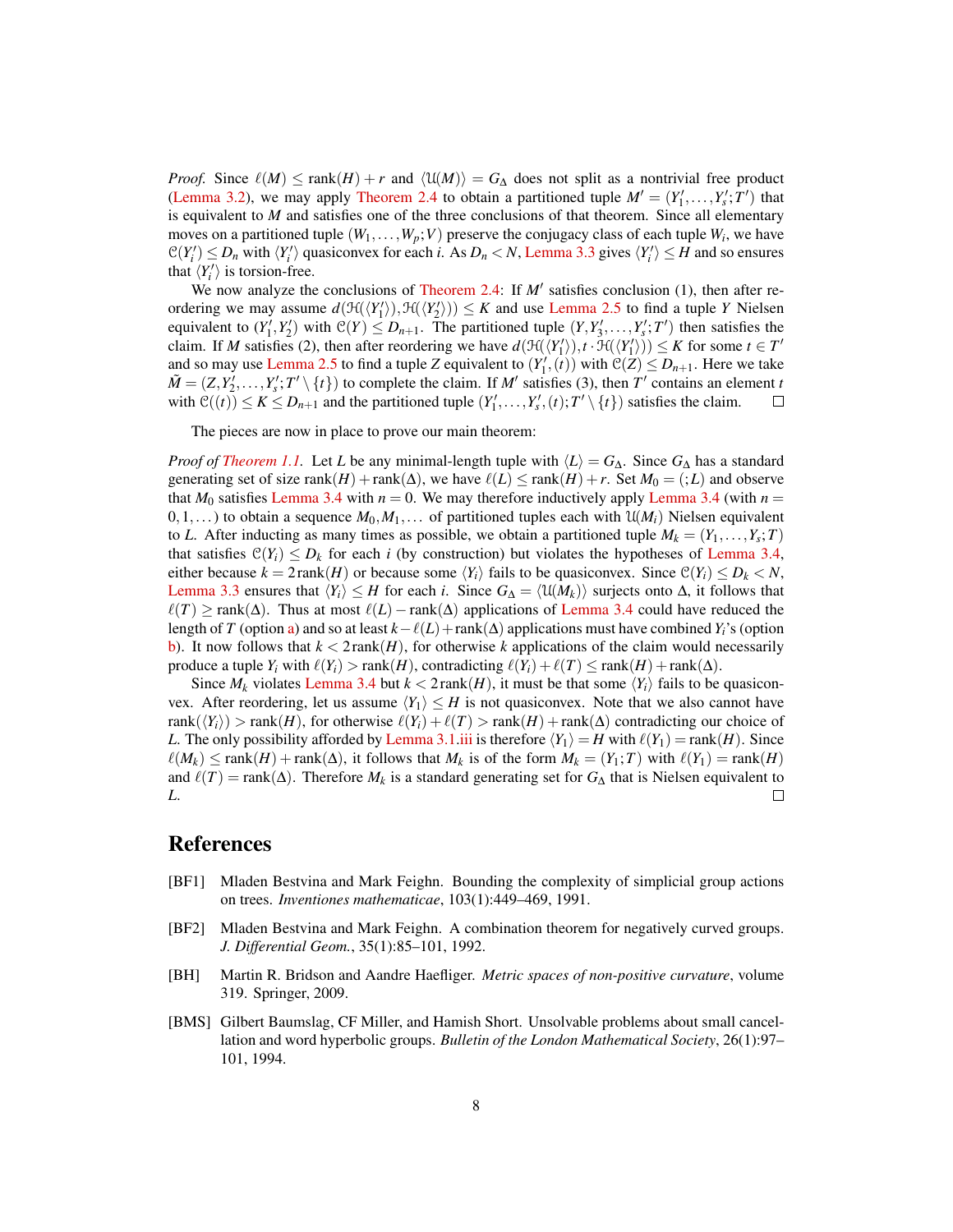- <span id="page-8-11"></span>[Bri] Peter Brinkmann. Splittings of mapping tori of free group automorphisms. *Geometriae Dedicata*, 93(1):191–203, 2002.
- <span id="page-8-0"></span>[BS] Ian Biringer and Juan Souto. Ranks of mapping tori via the curve complex. *Journal für die reine und angewandte Mathematik (Crelles Journal)*, 2015.
- <span id="page-8-9"></span>[DKL] Spencer Dowdall, Richard P. Kent, IV, and Christopher J Leininger. Pseudo-anosov subgroups of fibered 3-manifold groups. *Groups, Geometry, and Dynamics*, 8(4):1247–1282, 2014.
- <span id="page-8-8"></span>[DT1] Spencer Dowdall and Samuel J. Taylor. The co-surface graph and the geometry of hyperbolic free group extensions. *Journal of Topology*, 10(2):447–482, 2017.
- <span id="page-8-6"></span>[DT2] Spencer Dowdall and Samuel J. Taylor. Hyperbolic extensions of free groups. *Geom. Topol.*, 22(1):517–570, 2018.
- <span id="page-8-3"></span>[FM] Benson Farb and Lee Mosher. Convex cocompact subgroups of mapping class groups. *Geom. Topol.*, 6:91–152 (electronic), 2002.
- <span id="page-8-14"></span>[GdlH] É. Ghys and P. de la Harpe, editors. *Sur les groupes hyperboliques d'après Mikhael Gromov*, volume 83 of *Progress in Mathematics*. Birkhäuser Boston, Inc., Boston, MA, 1990. Papers from the Swiss Seminar on Hyperbolic Groups held in Bern, 1988.
- <span id="page-8-13"></span>[Gro] Mikhael Gromov. *Hyperbolic groups*. Springer, 1987.
- <span id="page-8-4"></span>[Ham] Ursula Hamenstädt. Word hyperbolic extensions of surface groups. arXiv:math/0505244, 2005.
- <span id="page-8-7"></span>[HH] Ursula Hamenstädt and Sebastian Hensel. Stability in outer space. *Groups Geom. Dyn.*, 12(1):359–398, 2018.
- <span id="page-8-12"></span>[KB] Ilya Kapovich and Nadia Benakli. Boundaries of hyperbolic groups. In *Combinatorial and geometric group theory (New York, 2000/Hoboken, NJ, 2001)*, volume 296 of *Contemp. Math.*, pages 39–93. Amer. Math. Soc., Providence, RI, 2002.
- <span id="page-8-16"></span>[KK] Michael Kapovich and Bruce Kleiner. Hyperbolic groups with low-dimensional boundary. In *Annales scientifiques de l'Ecole normale supérieure*, volume 33, pages 647–669, 2000.
- <span id="page-8-5"></span>[KL] Richard P. Kent, IV and Christopher J. Leininger. Shadows of mapping class groups: capturing convex cocompactness. *Geom. Funct. Anal.*, 18(4):1270–1325, 2008.
- <span id="page-8-2"></span>[KW1] Ilya Kapovich and Richard Weidmann. Freely indecomposable groups acting on hyperbolic spaces. *Internat. J. Algebra Comput.*, 14(2):115–171, 2004.
- <span id="page-8-1"></span>[KW2] Ilya Kapovich and Richard Weidmann. Kleinian groups and the rank problem. *Geom. Topol.*, 9:375–402, 2005.
- <span id="page-8-15"></span>[Lev] Gilbert Levitt. Automorphisms of hyperbolic groups and graphs of groups. *Geom. Dedicata*, 114:49–70, 2005.
- <span id="page-8-10"></span>[Mit] Mahan Mitra. On a theorem of Scott and Swarup. *Proc. Amer. Math. Soc*, 127(6):1625– 1631, 1999.